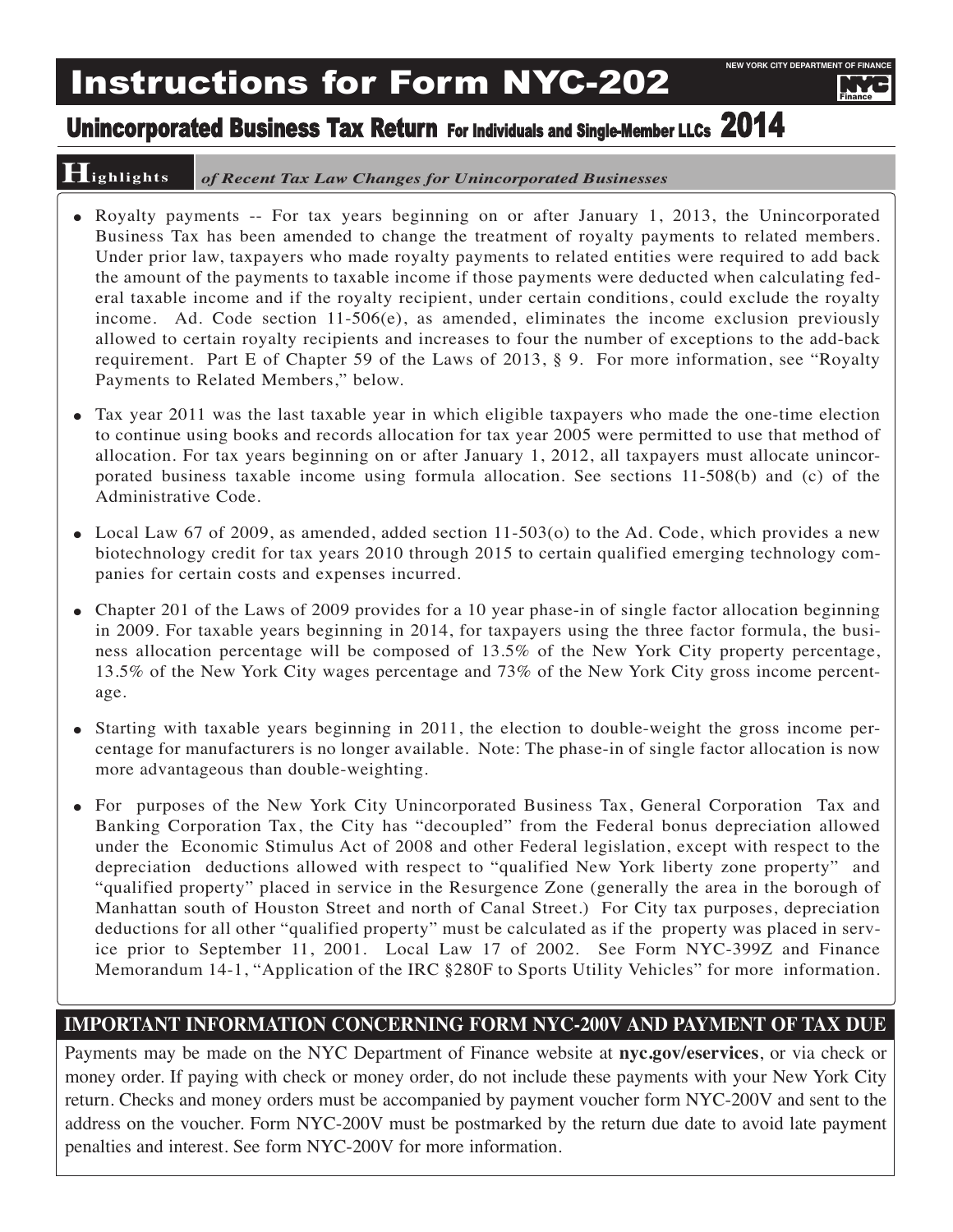# **GENERAL INFORMATION**

## **WHO MUST FILE**

For tax years beginning in 2009 or later, any individual or unincorporated entity that carries on or liquidates a trade, business, profession or occupation wholly or partly within New York City and has a total gross income from all business regardless of where carried on of **more than \$95,000** (prior to any deduction for cost of goods sold or services performed) must file an Unincorporated Business Tax Return. See Finance Memorandum 99-1 for information regarding the treatment of single member limited liability companies owned by individuals that are disregarded for federal income tax purposes.

If an individual or an unincorporated entity carries on **two or more unincorporated businesses, in whole or in part within the City, all such businesses shall be treated as one unincorporated business for purposes of this tax.** The gross income and deductions from all such businesses must be combined and reported on one return.

However, an individual member of a partnership who carries on his own separate and independent unincorporated business is not required or permitted to include his distributive share of partnership income in computing his separate unincorporated business taxable income.

## **WHICH FORMS TO FILE**

Individuals must file on Form NYC-202 or NYC-202S. Single-member LLCs must file on Form NYC-202. Partnerships (including any incorporated entity other than a single-member LLC treated as a partnership for federal income tax purposes) or other unincorporated organizations must file Form NYC-204 or Form 204EZ. Estates and Trusts must use Form NYC-202EIN.

## **WHO IS SUBJECT TO THE TAX**

- 1) The Unincorporated Business Tax is imposed on any individual or unincorporated entity (including a partnership, fiduciary or corporation in liquidation and including any incorporated entity treated as a partnership for federal income tax purposes) engaged in any trade, business, profession, or occupation wholly or partly carried on within New York City.
- 2) Income received from the practice of law, medicine, dentistry, architecture, or any other profession is subject to the Unincorporated Business Tax.
- 3) S Corporations are not subject to the Unincorporated Business Tax. S Corporations are subject to the General Corporation Tax.
- 4) **The Unincorporated Business Tax does**

#### *not* **apply to:**

- a) any entity subject to the tax imposed by Title 11, Chapter 6 (General Corporation Tax) of the NYC Administrative Code. For taxable years beginning in 1996 and thereafter, unincorporated associations and publicly traded partnerships taxable as corporations for federal income tax purposes under IRC §7701 (a) (3) and §7704 are subject to the General Corporation Tax and not the Unincorporated Business Tax. **However, unincorporated entities that were subject to the Unincorporated Business Tax for tax years beginning in 1995 that elected to continue to be subject to the Unincorporated Business Tax for years after 1995 on a timely filed Unincorporated Business Tax return for the tax year beginning in 1996 continue to be subject to the Unincorporated Business Tax.**
- b) any entity subject to the tax imposed by Title 11, Chapter 11 (Utility Tax) of the NYC Administrative Code (except that vendors of utility services are subject to the Unincorporated Business Tax on that percentage of their entire net income allocable to the City which their non-utility receipts bear to their total receipts);
- c) any entity carrying on an insurance business as a member of the New York Insurance Exchange (authorized in Section 6201 of the Insurance Law);
- d) Real Estate Mortgage Investment Conduits (REMICs). Holders of interests in a REMIC remain taxable on such interests or on the income from such interests.
- e) certain wireless telecommunications service providers - Effective for tax periods beginning on and after August 1, 2002, entities that receive eighty percent or more of their gross receipts from charges for providing mobile telecommunications services to customers will be taxed as if they were regulated utilities for purposes of the New York City Utility Tax and Unincorporated Business Tax. Thus, such entities will be subject to only the New York City Utility Tax and not the Unincorporated Business Tax.
- 5) An individual, trust or estate, except a

dealer as defined in Admin. Code §11- 501 (*l*) will not be deemed engaged in an unincorporated business solely by reason of the conduct of the following activities for the taxpayer's own account: the purchasing, holding or selling of property (defined below), engaging in transactions in positions in property, the acquisition, holding or disposition, other than in the ordinary course of business, of interests in unincorporated entities also eligible for this exemption, and any other activity not constituting an unincorporated business subject to the Unincorporated Business Tax.

**Property Defined.** Property for this purpose includes real and personal property, including property qualifying as investment capital (see instructions for Schedule D of this form) and other stocks and securities, notional principal contracts, derivative financial instruments and other positions in property but excluding property and positions in property held by a dealer, and excluding debt instruments acquired in the ordinary course of a trade or business and certain other property. See Admin. Code §11- 502 (c) (1) (A).

Notwithstanding anything to the contrary, the receipt of \$25,000 or less of gross receipts during the taxable year (determined without regard to any deductions) from an unincorporated business will not disqualify the taxpayer for this exemption.

6) A person that is an owner, lessee or fiduciary will not be deemed to be engaged in an unincorporated business solely by reason of the holding, leasing or managing of real property. For taxable years beginning on or after July 1, 1994, if an individual or unincorporated entity is carrying on an unincorporated business in whole or in part in the City, and is also holding, leasing or managing real property as an owner, lessee or fiduciary, the holding, leasing or managing of the property will not be considered an unincorporated business to the extent that the real property is held for the purposes of producing rental income or gain on the disposition of the real property, **provided, however, this partial exemption for rental real estate is not available to a dealer holding real property primarily for sale to customers in the ordinary course of the dealer's trade or business.** The operation by any taxpayer, otherwise eligible for the partial exemption, of a garage or other business at the property solely for the benefit of tenants in the property that is not open or available to the general public will be con-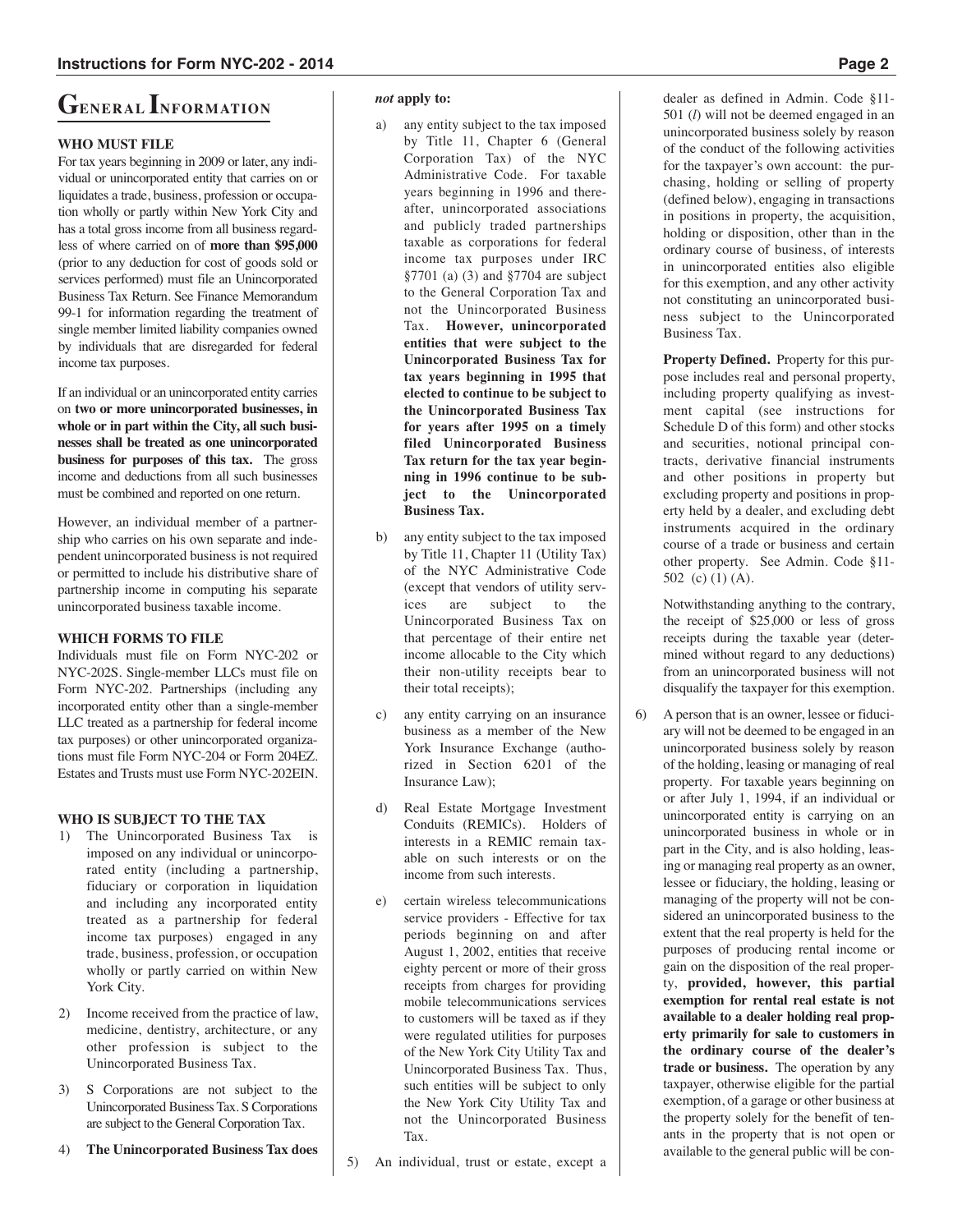sidered to be incidental to the holding, leasing or managing of the property and will not be considered an unincorporated business. However, if such a taxpayer operates a garage or other business at the property that also is open or available to the general public, that garage or other business will be considered a taxable unincorporated business, provided, however, for taxable years beginning after 1995, if a taxpayer operates a garage that is open to building tenants and the public, the operation of that garage will not be considered a taxable unincorporated business but only to the extent of income from parking services provided at that garage to building tenants on a monthly or longer-term basis and **only if the information required to be filed with this return specified below is provided with respect to that garage**. All other income from the operation of that garage will be subject to the tax.

The taxpayer must submit with this return a statement containing the following for each garage or other similar facility that is operated for the benefit of tenants and that is open to the general public:

- (1) the parking facility name;
- (2) the parking facility address;
- (3) the license number of the facility if applicable;
- (4) the licensed capacity of the facility if licensed;
- (5) the total number of transactions and amount of receipts for the taxable year from all sales of parking services, including prepaid parking services, all parking services provided without charge and all parking services paid for by a person other than the person whose vehicle is parked, garaged or stored (such as a merchant validation of a parking ticket);
- (6) the total number of transactions and amount of receipts from sales of monthly or longer term parking services including a designation of each transaction and receipt as exempt from the 8 percent Manhattan parking tax, where applicable; and
- (7) the total number of transactions and amount of receipts from sales of monthly or longer term parking services provided to building tenants.

**Failure to submit the above information with this return will result in all of the income of that garage being subject to tax.**

See Section 11-502 (d) of the NYC Administrative Code.

**NOTE: If you are engaged exclusively in an activity exempt from Unincorporated Business Tax, you are not required to file a return.**

## **ROYALTY PAYMENTS TO RELATED MEMBERS**

For tax years beginning on or after January 1, 2013, the Unincorporated Business Tax has been amended to change the treatment of royalty payments to related members. Under prior law, taxpayers who made royalty payments to related entities were required to add back the amount of the payments to taxable income if they were deducted when calculating federal taxable income. To avoid double taxation, if the royalty recipient was also a New York taxpayer, the statute allowed the recipient to exclude the royalty income if the related member added back the deduction for the royalty payment expense.

Ad. Code section 11-506(e), as amended, eliminates the income exclusion previously allowed to certain royalty recipients. It also modifies the two previous exceptions to the add-back requirement and adds two additional exceptions. Those four exceptions generally can apply in following situations (for additional conditions that must be met, see sections indicated below):

- If all or part of the royalty payment a related member received was then paid to an unrelated third party during the tax year, that portion of the payment will be exempt if the transaction giving rise to the original royalty payment to the related member was undertaken for a valid business purpose, and the related member was subject to tax on the royalty payment in this city or another city within the United States or a foreign nation or some combination thereof (Ad. Code section 11-506(e)(2)(B)(i));
- If the taxpayer's related member paid an aggregate effective rate of tax on the royalty payment, to this city or another city within the United States or some combination thereof, that is not less than 80 percent of the rate of tax that applied to the taxpayer under Ad. Code section 11- 503 for the tax year (Ad. Code section 11-506(e)(2)(B)(ii));
- If the related member is organized under the laws of a foreign country that has a tax treaty with the United States, the related member's income from the transaction was taxed in such country at an effective rate of tax at least equal to that imposed by this city, and the transaction giving rise to the royalty was undertaken for a valid business purpose and reflected an arm's length relationship. (Ad. Code section  $11-506(e)(2)(B)(iii)$ ; or

● If the taxpayer and the Department of Finance agree to alternative adjustments that more appropriately reflect the taxpayer's income. (Ad. Code section 11- 506(e)(2)(B)(iv)).

The law as amended also defines the term "related member" by linking it to the definition in Internal Revenue Code section 465(b)(3)(c), but substituting 50 percent for the 10 percent ownership threshold.

## **OTHER FORMS YOU MAY BE REQUIRED TO FILE**

FORM NYC-5UBTI - Declaration of Estimated Unincorporated Business Tax must be filed by every individual, estate or trust carrying on an unincorporated business or profession in New York City and whose estimated tax can reasonably be expected to exceed \$3,400 for the calendar year or fiscal year immediately following the year covered by this return.

The declaration must cover a full calendar or fiscal year and is due on the 15th day of the fourth month of the taxable year. (A partnership declaration should be filed on Form NYC-5UB.)

*For further information about estimated tax payments and due dates, see Form NYC-5UBTI.*

FORM NYC-EXT - Application for Automatic 6-month Extension of Time to File Business Tax Return. File Form NYC-EXT on or before the due date of the return.

FORM NYC-115 - Unincorporated Business Tax Report of Change in Taxable Income made by the Internal Revenue Service and/or New York State Department of Taxation and Finance must be used for reporting adjustments in taxable income resulting from an Internal Revenue Service audit of your federal income tax return and/or a New York State Department of Taxation and Finance audit of your State income tax return.

FORM NYC-221 - Underpayment of Estimated Unincorporated Business Tax will help you determine if you have underpaid an estimated tax installment and, if so, compute the penalty due.

FORM NYC-399 - Schedule of New York City Depreciation Adjustments must be used to compute the allowable New York City depreciation deduction if you claim the federal ACRS or MACRS depreciation deduction for certain property placed in service after December 31, 1980. See the instructions for line 10d of Schedule B.

FORM NYC-399Z – Depreciation Adjustments for Certain Post 9/10/01 Property may have to be filed by taxpayers claiming depreciation deduc-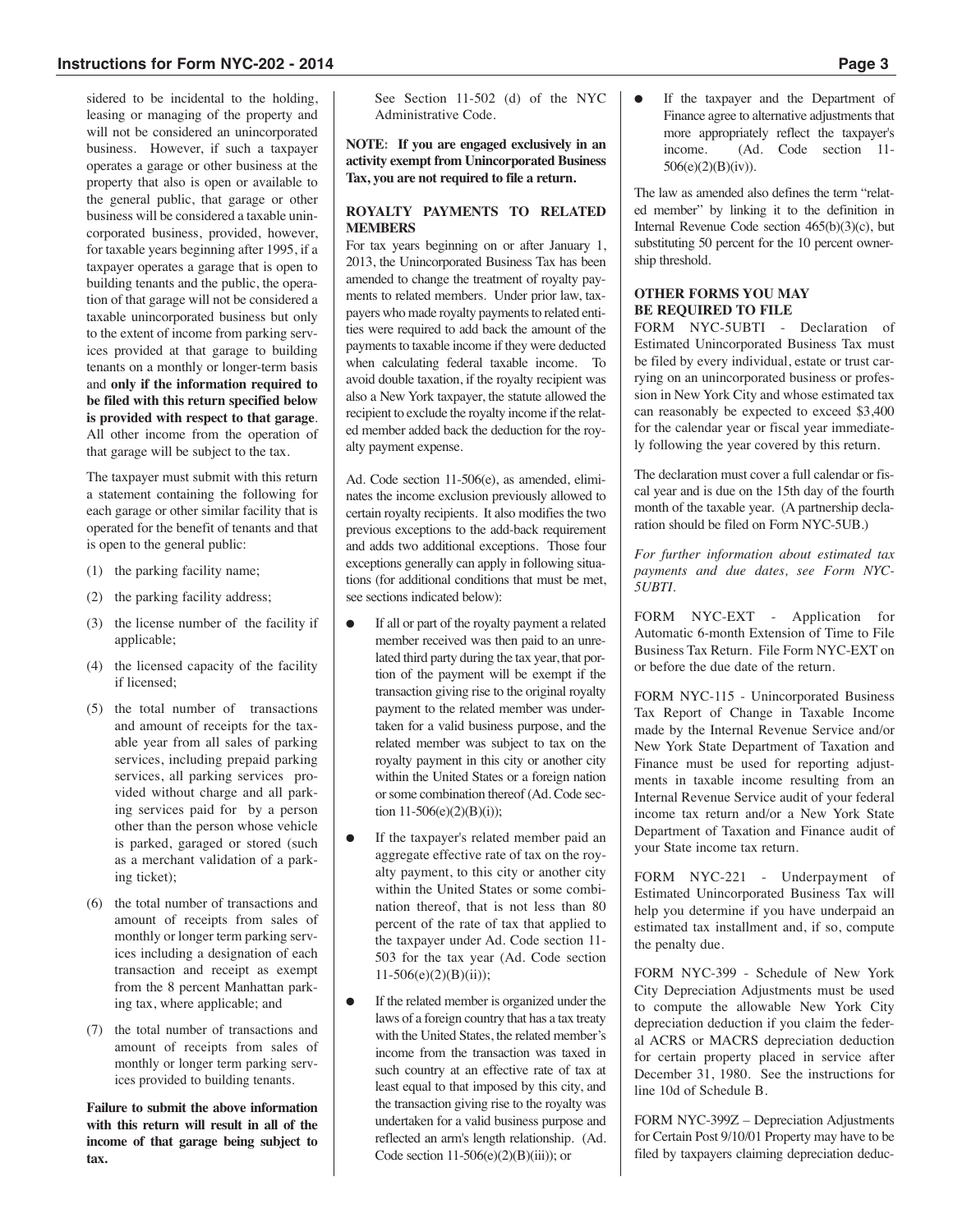## **Instructions for Form NYC-202 - 2014 Page 4**

tions for certain sport utility vehicles or "qualified property," other than "qualified New York Liberty Zone property," "qualified New York Liberty Zone leasehold improvements" and "qualified resurgence zone property" placed in service after September 10, 2001 for federal or New York State tax purposes. See "Highlights of Recent Tax Law Changes", Finance Memorandum 14-1, "Application of IRC §280F Limits to Sports Utility Vehicles" and instructions to Form NYC-399Z.

FORM NYC-CR-A - Commercial Rent Tax Annual Return must be filed by every tenant that rents premises for business purposes in Manhattan south of the center line of 96th Street **and** whose annual or annualized gross rent for any premises is at least \$200,000. (Effective June 1, 2001).

FORM NYC-NOLD-UBTI - Net Operating Loss Deduction schedule must be included in the unincorporated business tax filing of every unincorporated business claiming a net operating loss deduction.

## **WHEN TO FILE**

Form NYC-202 is due on or before April 15, 2015, or, for fiscal year taxpayers, on or before the 15th day of the fourth month following the close of the taxable year.

See the instructions for Form NYC-EXT for information regarding what constitutes a proper estimated tax for this purpose. Failure to pay a properly estimated amount will result in a denial of the extension.

An automatic extension of six months for filing this return will be allowed if, within the time prescribed for filing, the taxpayer files with the Department of Finance Form NYC-EXT and pays the amount properly determined as its tax. See the instructions for Form NYC-EXT for information regarding what constitutes a properly estimated tax for this purpose. Failure to pay a properly estimated amount will result in a denial of the extension.

No additional extension for filing a return will be granted beyond the six-month extension, unless the taxpayer is outside the United States. (Taxpayers outside the United States should refer to 19 RCNY Section 28-18(c) for additional extensions.)

## **WHERE TO FILE**

All returns, except refund returns:

## **NYC Department of Finance P.O. Box 5564 Binghamton, NY 13902-5564**

**Remittances -** Pay online with Form NYC-200V at **nyc.gov/eservices**, or Mail payment and Form NYC-200V only to:

**NYC Department of Finance P.O. Box 3646 New York, NY 10008-3646**

Returns claiming refunds:

**NYC Department of Finance P.O. Box 5563 Binghamton, NY 13902-5563**

**NOTE:** If a Declaration of Estimated Unincorporated Business Tax (Form NYC-5UBTI) is being filed, DO NOT mail it to any address listed here. It should be mailed to the address indicated on Form NYC-5UBTI.

## **ACCESSING NYC TAX FORMS**

By Computer - Download forms from the Finance website at **nyc.gov/finance**

By Phone - call 311. If calling from outside of the five NYC boroughs, please call 212-NEW-YORK (212-639-9675).

#### **IDENTIFYING INFORMATION**

In the space provided on the front of the return, enter your correct Social Security Number. Enter the same business code entered on federal Schedule C or Schedule C-EZ. Individuals licensed and/or regulated by the NYC Taxi and Limousine Commission use the NAICS code 485310 for taxis and 485320 for limousines in lieu of the federal code.

If this is an amended return, check the box on page 1.

#### **BUSINESS CARRIED ON BOTH INSIDE AND OUTSIDE NEW YORK CITY**

If business is carried on both inside and outside New York City, a fair and equitable portion of the business income must be allocated to New York City. Otherwise, all of the business income must be allocated to New York City. *(Refer to the instructions on page 9 for Schedule C, Business Allocation)*

## **BUSINESS TERMINATED DURING TAXABLE YEAR**

If the business was terminated during 2014, attach a statement to Form NYC-202 showing disposition of the business property and how it was reported on the return. Check the box marked final return on page 1 of the return.

#### **USE OF FEDERAL FIGURES**

Except where otherwise indicated, items of business income, gain, loss or deduction are to be entered on the return as reportable for federal tax purposes. All items reported on Form NYC-202 or on attachments to it, however, are subject to verification, audit and revision by the Department of Finance.

## **FEDERAL OR NEW YORK STATE CHANGES**

If, on audit of your return, the federal or New York State tax authorities change any item of income or deduction reported to the Internal Revenue Service or the New York State Department of Taxation and Finance, or an item of income or deduction is changed as a result of a renegotiation of a contract with the United States or New York State, or you execute a waiver of the restrictions on assessment by either authority under IRC section 6213(d) or NYS Tax Law section 681(f) and the change pertains to the unincorporated business income or deductions reported on the Unincorporated Business Tax return, you must report the change to the Department of Finance within 90 days. Form NYC-115 should be used for this purpose and may be obtained from the sources listed in these instructions.

Form NYC-115 must be filed separately and should not be attached to any return.

If an amended federal or New York State return is filed reflecting a change in unincorporated business income or deductions, an amended Unincorporated Business Tax return must be filed within 90 days. Use Form NYC-202 and check the box at the top of page 1.

## **ACCOUNTING PERIODS AND METHODS**

The accounting period for which Form NYC-202 is filed and the method of accounting used are the same as for federal income tax purposes. If a taxpayer's taxable year or method of accounting is changed for federal income tax purposes, the same changes must be made for purposes of the Unincorporated Business Tax.

#### **PENALTIES**

The law imposes penalties for failure to file a return or to pay any tax when due, or for making, rendering, signing, certifying or filing a false or fraudulent return. The mere fact that the figures reported on Form NYC-202 are taken from the federal return will not relieve the taxpayer from the imposition of penalties because of negligence or for filing a false or fraudulent return.

## **TAX PREPARERS**

Anyone who prepares a return for a fee must sign the return as a paid preparer and enter his or her Social Security Number or PTIN. Include the company or corporation name and Employer Identification Number, if applicable.

**Preparer Authorization:** If you want to allow the Department of Finance to discuss your return with the paid preparer who signed it, you must check the "yes" box in the signature area of the return. This authorization applies only to the individual whose signature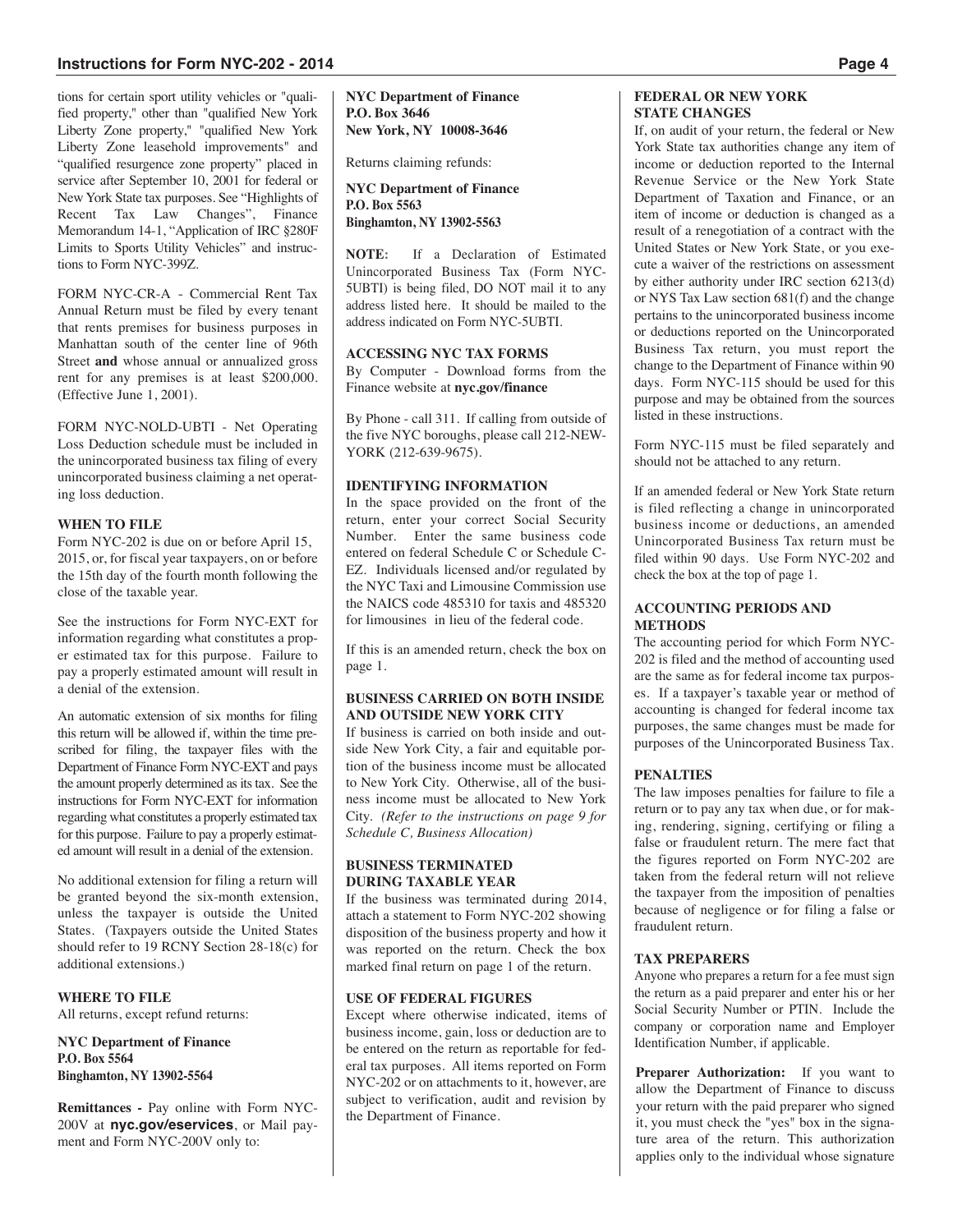## **Instructions for Form NYC-202 - 2014 Page 5**

appears in the "Preparer's Use Only" section of your return. It does not apply to the firm, if any, shown in that section. By checking the "Yes" box, you are authorizing the Department of Finance to call the preparer to answer any questions that may arise during the processing of your return. Also, you are authorizing the preparer to:

- Give the Department any information missing from your return,
- Call the Department for information about the processing of your return or the status of your refund or payment(s), and
- Respond to certain **notices that you have shared with the preparer** about math errors, offsets, and return preparation. The notices **will not** be sent to the preparer.

**You are not authorizing** the preparer to receive any refund check, bind you to anything (including any additional tax liability), or otherwise represent you before the Department. The authorization cannot be revoked, however, the authorization will automatically expire no later than the due date (without regard to any extensions) for filing next year's return. **Failure to check the box will be deemed a denial of authority.**

## **SPECIFIC INSTRUCTIONS**

**If this is an amended return, check the box on page 1 of the return.**

**Check the box on page 1 of this form if, on your federal return: (i) you reported bonus depreciation and/or a first year expense deduction under IRC §179 for "qualified New York Liberty Zone property," "qualified New York Liberty Zone leasehold improvements," or "qualified Resurgence Zone property," regardless of whether you are required to file form NYC-399Z or (ii) you replaced property involuntarily converted as a result of the attacks on the World Trade Center during the five (5) year extended replacement period.** You must attach Federal forms 4562, 4684 and 4797 to this return. See instructions for Schedule B, lines 10d and 16 for more information.

#### **Special Condition Codes**

At the time this form is being published, there are no special condition codes for tax year 2014. Check the Finance website for updated special condition codes. If applicable, enter the two character code in the box provided on the form.

### **SCHEDULE A** *Computation of Tax*

#### **LINE 1 - BUSINESS INCOME**

Enter on line 1 the total from page 3, Schedule B, line 28.

#### **LINE 2 - BUSINESS ALLOCATION PERCENTAGE**

Taxpayers not allocating income should enter 100% on line 2, then complete lines 4 and 5. For tax years beginning on or after January 1, 2012, taxpayers must allocate business income using the formula method.

Taxpayers allocating income using the statutory formula should determine the business allocation percentage to be used here by completing Schedule C, parts 1, 2 and 3. Transfer the percentage entered on Schedule C, part 3, line 5 to line 2 of this schedule rounded to the nearest one hundredth of a percentage point.

## **LINES 3 AND 6 - INCOME, GAIN OR LOSS FROM NYC REAL PROPERTY**

The business allocation percentage is not applied to income from rentals of New York City real property or gains or losses from the sale of New York City real property. Enter here the modified gain (or loss) from the sale or exchange and net income from rental of real property located in New York City included on line 1 of Schedule A. This is the gain (or loss) and net rental income included on line 8 of Schedule B as adjusted for the portion of the New York City modifications (Schedule B, part 2) applicable to such items. If New York City modifications are not applicable, enter on lines 3 and 6 the full amount of gain (or loss) and net rental income included on line 8 of ScheduleB. *(Referto "Who is Subject to the Tax", paragraph 6.)*

#### **LINE 9 - ALLOCATED INVESTMENT INCOME**

If the investment allocation percentage is zero, interest on bank accounts must be multiplied by the business allocation percentage.

#### **LINE 10 - CURRENT YEAR'S UNINCORPORATED BUSINESS NET OPERATING LOSS**

If line 10 shows a net loss from business, this loss is the 2014 unincorporated business net operating loss.

Only the first \$10,000 of each year's loss may be carried back. The carryback period for City purposes generally corresponds to the federal carryback period available for individuals. Whichever carryback period, if any, the taxpayer elects for federal purposes, the same carryback period must be used for City purposes. If the taxpayer elects to carry back the first \$10,000 of the loss, any excess net operating loss may be carried forward as if the taxpayer had elected to relinquish the entire carryback period for all but the first \$10,000 of the loss. If the taxpayer elects to forego the federal carryback period, no amount of the net operating loss may be carried back for City purposes and the entire net operating loss may be carried forward for City purposes.

Losses that are not permitted to be carried back may be carried forward and used to off-

set income for the period permitted for Federal tax purposes, generally 20 years for losses from years beginning after 8/5/97.

If a "carryback" results in an overpayment of a prior year's tax, a claim for refund, accompanied by a copy of the Unincorporated Business Tax Return for the taxable year for which the refund is claimed, should be filed within the limitation period prescribed by law. A detailed computation of the net operating loss deduction for that year must accompany the refund claim.

## **LINE 11 - NEW YORK CITY NET OPERATING LOSS DEDUCTION**

The business allocation percentage is not applied to a New York City net operating loss deduction that was subject to allocation in the year in which the loss was incurred. If there was an unincorporated business net operating loss in a prior year any part of which may be carried over to 2014, the amount claimed for 2014 should be entered on line 11 after completing Form NYC-NOLD-UBTI. *(Refer to instructions for Form NYC-NOLD-UBTI.)*

#### **LINE 13 - ALLOWANCE FOR TAXPAYER'S SERVICES**

A deduction may be claimed for reasonable compensation for taxpayer's personal services. The allowable deduction is:

1) 20% of line 12 *or*

#### 2) \$10,000,

whichever is *lower.* If line 12 is a loss, enter "0" on line 13.

## **LINE 15 - EXEMPTION**

An unincorporated business exemption of \$5,000 is allowed against net income reported on line 14. If more than one business was carried on by a taxpayer, only one exemption of \$5,000 is allowed against the combined net income derived from all business activities.

The exemption of \$5,000 must be prorated on a \$13.70 daily basis if the business was carried on for a period of less than a full taxable year of 12 months, unless the business was carried on and the return is filed for a number of whole months. In that case, the proration is to be on a \$416.67 per month basis.

## **EXAMPLE**

- **#1** If the sole proprietorship carried on business for a full 9 months, the exemption amount to be entered on line 15 is \$3,750.03 (9 months X \$416.67 per full month).
- **#2** If the sole proprietorship carried on business for 263 days, the exemption amount to be entered on line 15 is \$3,603.10 (263 days X \$13.70 per day).

**Taxpayers filing a short period return should fill in the dates at the top of page 1 of**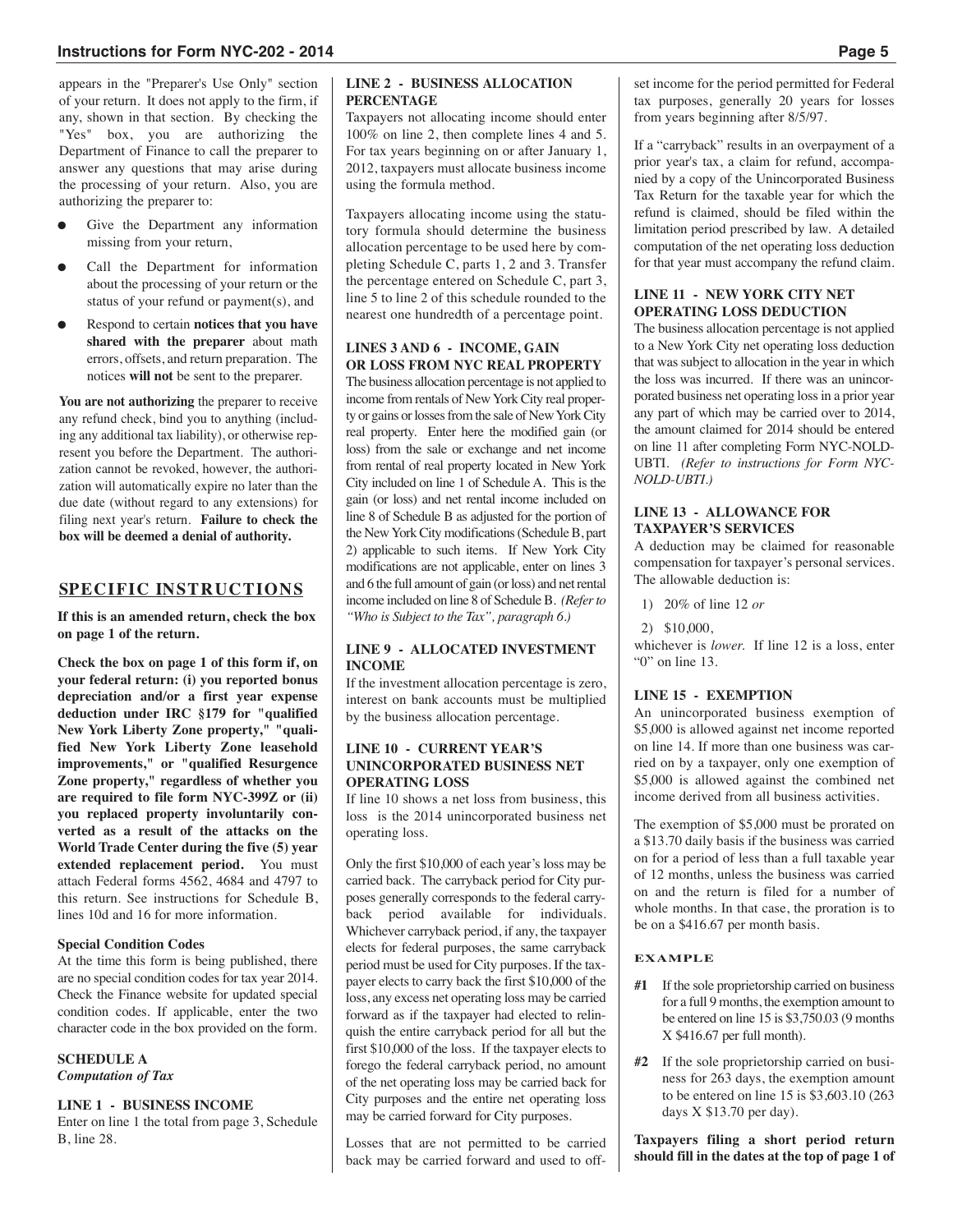#### **the return and prorate the exemption as described above.**

## **LINE 16 - TAXABLE INCOME**

Enter here the amount of line 14 less line 15. *(If loss, refer to the instructions for Schedule A, line 10.)*

## **LINE 17 - TAX**

Enter on line 17 the amount obtained by multiplying the amount entered on line 16 by 4%.

## **LINE 18 - SALES AND USE TAX ADDBACK**

This item relates to the unincorporated business tax credit for sales and compensating use tax paid on certain machinery, equipment and services (NYC Administrative Code Sections 11-503(d) and 11-503(k)). If the taxpayer received a refund or credit in 2014 of such sales or compensating use tax for which it claimed an unincorporated business tax credit in a prior tax period, the amount of such refund or credit must be added back on line 18. A corresponding adjustment is to be made on line 14 on Schedule B, part 2. *(Refer to instructions for line 14 of Schedule B, part 2.)*

## **LINE 20 - BUSINESS TAX CREDIT**

- If the amount entered on line  $19$  is \$5,400 or over, no credit is allowable; enter "0" on line 20.
- If the amount entered on line  $19$  is \$3,400 or less, your credit is the entire amount of tax on line 19. No tax will be due.
- If the amount of tax entered on line 19 exceeds \$3,400 but is less than \$5,400, a credit is allowed in the amount determined by multiplying the tax on line 19 by a fraction, the numerator of which is \$5,400 minus the amount of the tax on line 19 and the denominator of which is \$2,000. *Use the following formula:*

## **FORMULA**

| tax on line $19 \times (\$5,400 - \text{tax on line } 19)$ | Unincorporated   |
|------------------------------------------------------------|------------------|
| \$2,000                                                    | $=$ Business Tax |
|                                                            | Credit           |

## **EXAMPLE**

If the tax on line 19 is \$3,900, the business tax credit is calculated as follows:

- 1) \$3,900 x  $(\frac{$5,400 3,900)}{9} = $2,925$ \$2,000
- 2) Enter \$2,925 on line 20.
- 3) Enter \$975 (\$3,900 2,925) on line 21 (Unincorporated Business Tax)

## **LINE 21 - UNINCORPORATED BUSINESS TAX**

Enter on line 21 the unincorporated business tax due. If the credit on line 20 equals the tax shown on line 19, enter "0" on line 21.

## **LINE 22a - OTHER CREDITS**

Enter on line 22a credits against the unincorporated business tax for:

- 1) relocation and employment assistance program (REAP) credit (*Refer to instructions on Form NYC-114.5 and attach form.)*
- 2) sales and compensating use taxes (*Refer to instructions on Form NYC-114.5 and attach form for an appropriate year.) NOTE: The sales and use tax credits may only be taken for sales or use tax paid in the current year on certain purchases in prior years. See instructions for Schedule B, line 10a.*

## **LINE 22b - REAL ESTATE TAX ESCA-LATION CREDIT AND EMPLOYMENT OPPORTUNITY RELOCATION COSTS CREDIT AND INDUSTRIAL BUSINESS ZONE CREDIT**

(Refer to instructions on Form NYC-114.6, Claim for Credit Applied to Unincorporated Business Tax and attach form.)

## **LINE 22c - LOWER MANHATTAN RELOCATION AND EMPLOYMENT ASSISTANCE PROGRAM (LMREAP) CREDIT**

Refer to instructions on Form NYC-114.8 and attach form.

## **LINE 22d – BIOTECHNOLOGY CREDIT**

Refer to instructions on Form NYC-114.10 and attach form.

#### **LINE 24 - PAYMENT OF ESTIMATED TAX**

Enter on line 24 the sum of all payments of estimated tax made for calendar year 2014 or fiscal year beginning in 2014 including carryover credit from the preceding taxable year, and payment with extension, NYC-EXT. Complete table on page 2 of this return.

## **LINE 27a - LATE PAYMENT/ INTEREST**

If the tax is not paid on or before the due date (determined without regard to any extension of time), interest must be paid on the amount of the underpayment from the due date to the date paid. For information regarding interest rates, visit the Finance website at nyc.gov/finance or call 311. If calling from outside of the five NYC boroughs, please call 212-NEW-YORK (212-639-9675).

## **LINE 27b - LATE PAYMENT OR LATE FILING/ADDITIONAL CHARGES**

a) A **late filing penalty** is assessed if you fail to file this form when due, unless the failure is due to reasonable cause. For every month or partial month that this form is late, add to the tax (less any payments made on or before the due date) 5%, up to a total of 25%.

- b) If this form is filed more than 60 days late, the above late filing penalty cannot be less than the lesser of (1) \$100 or (2) 100% of the amount required to be shown on the form (less any payments made by the due date or credits claimed on the return).
- c) A **late payment penalty** is assessed if you fail to pay the tax shown on this form by the prescribed filing date, unless the failure is due to reasonable cause. For every month or partial month that your payment is late, add to the tax (less any payments made) 1/2%, up to a total of 25%.
- d) The total of the additional charges in *a)* and *c)* may not exceed 5% for any one month except as provided for in *b.*

If you claim not to be liable for these additional charges, attach a statement to your return explaining the delay in filing, payment or both.

## **LINES 29 and 30 - NET OVERPAYMENT**

If there is an overpayment on line 29, enter on line 30a the amount of overpayment to be refunded. Enter on line 30b the amount to be credited to the 2015 estimated tax on Form NYC-5UBTI. If line 23 is less than zero, disregard negative sign and add that amount to line 24.

#### **LINE 31 - TOTAL REMITTANCE DUE**

If the amount on line 29 is not greater than zero, enter on line 31 the sum of the amount on line 25 and the amount, if any, by which line 28 exceeds line 26. After completing this return, enter the amount of your remittance on line A. All remittances must be payable in U.S. dollars drawn on a U.S. bank. Checks drawn on foreign banks will be rejected and returned. Remittances must be payable to: **NYC Department of Finance.**

#### **LINE 33 - GROSS RECEIPTS OR SALES FROM FEDERAL RETURN**

Enter the amount from line 3 of Schedule C (Gross receipts or sales less returns and allowances) or from line 1 of Schedule C-EZ (Gross Receipts) of Federal form 1040.

#### **COMPOSITION OF PREPAYMENTS SCHEDULE**

Enter the payment date and the amount of all prepayments made for this tax period.

## **SCHEDULE B** *Computation of Total Income*

**PART 1 - ITEMS OF BUSINESS INCOME, GAIN, LOSS OR DEDUCTION** Amounts on lines 1 through 6 are to be entered from the federal tax return.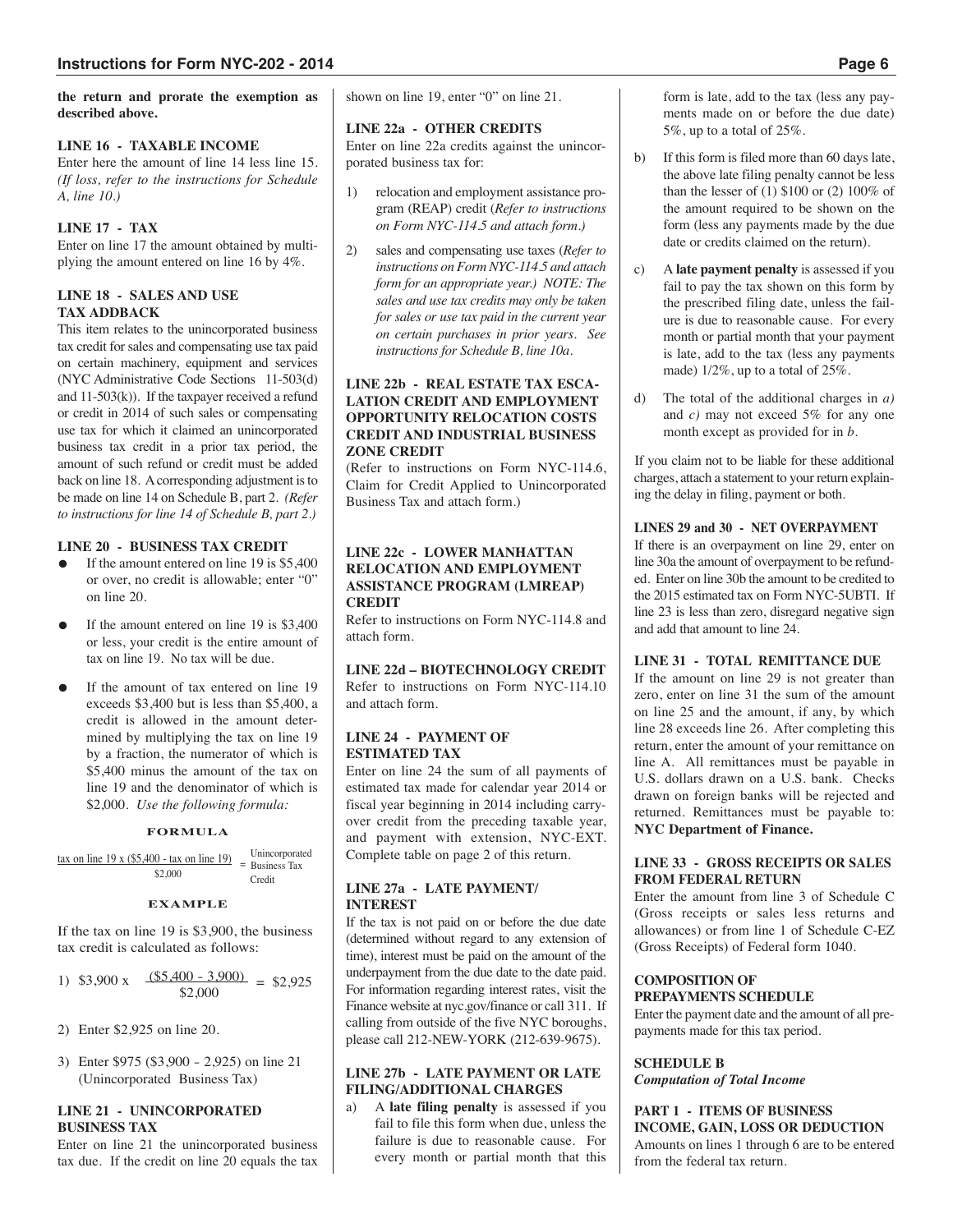Taxpayers carrying on two or more unincorporated businesses, either wholly or partly in New York City, must enter the combined net income from all business activities relating to such businesses.

#### **LINE 1 - NET PROFIT (OR LOSS) FROM BUSINESS, FARMING OR PROFESSIONS**

Enter here the amount reported for federal tax purposes. This amount should be the amount reported on federal Schedule C or C-EZ, Form 1040. (If you operate a farm, enter the profit or loss reported on federal Schedule F, Form 1040.) Attach a copy of federal Schedule C, C-EZ or F. If this is a final return, attach a copy of your *entire* federal Form 1040 and check the box on page 1.

#### **LINE 2 - MULTIPLE SCHEDULES C AND F**

If entering income from more than one federal Schedules C, C-EZ or F, check the box and enter number of Schedules C, C-EZ or F attached.

## **LINE 3 - GAIN (OR LOSS) FROM SALE OF REAL OR PERSONAL BUSINESS PROPERTY**

Enter here the total gain or loss from the sale or exchange of real or personal property carried as business assets (including proceeds from the sale of the business and its goodwill). Attach federal Schedule D and/or Form 4797. Note that federal depreciation and federal basis must be used in these computations. (Refer to instructions for Schedule B, part 2, line 20, relating to the subtraction from gain reported on line 3 for certain property acquired prior to January 1, 1966, and instructions for Schedule B, part 2, lines 10d and 16 relating to ACRS depreciation modifications.)

## **LINE 4 - NET AMOUNT OF RENTS FROM REAL OR PERSONAL BUSINESS PROPERTY**

Enter here the net amount of rental and royalty income derived from real and personal business property, using federal figures. *(Attach federal Schedule E.)* Include the rental income from property even if not considered an unincorporated business. *(Refer to "Who is Subject to the Tax", paragraph 6.)*

## **LINE 5 - OTHER BUSINESS INCOME (OR LOSS)**

Enter net amount of income or loss derived from business activities or sources other than those enumerated on lines 1, 3, and 4 of Schedule B, part 1 and attach a schedule giving details of the items reported. Interest and dividends from securities held in connection with the business or carried as business assets should be reported here.

If a net operating loss deduction is allowable

in 2014 by reason of a carryover of a net operating loss sustained in a prior year, do not enter the loss deduction here. Complete Form NYC-NOLD-UBTI.

## **LINE 7 - INCOME OR GAIN FROM SALE OR EXCHANGE OF REAL PROPERTY**

Rental income or loss from real property located outside New York City and gain or loss on disposition of real property located outside New York City are not considered for purposes of computing the unincorporated business tax. Therefore, to exclude this income, loss or gain, subtract on line 7 the amount included on lines 3 and 4 if income or gain is reported, and add this amount on line 7 if loss is reported. Do not exclude the rental income from property located in New York City even if not considered an unincorporated business. (Refer to "Who is Subject to the Tax", paragraph 6.) (See instructions for line 19.)

## **PART 2 - NEW YORK CITY MODIFICATIONS**

It may be necessary to make certain additions to or subtractions from the amount reported in part 1, line 8 to arrive at total income to be reported on line 23. If any of the items listed in Schedule B, Part 2 is applicable, complete Part 2 showing the nature and amount of each item. If none of these apply, transfer the amount on line 8 to line 23 of Schedule B.

## **- ADDITIONS -**

#### **LINE 9 - INCOME AND UNINCORPORATED BUSINESS TAXES** Enter the amount of income and unincorporated business taxes imposed by New York City, New York State or any other taxing jurisdiction that were deducted in computing Part 1, line 8. **LINE 10 - MODIFICATIONS RELAT-ING TO ITEMS OF TAX CREDIT AND DEDUCTION**

*Line 10a:* The credit for sales tax paid on electricity or electric service used in the production of certain tangible property formerly allowed by Admin. Code §11-503(g) has been repealed for purchases on or after November 1, 2000. No amount should be added back with respect to this credit.

Purchases of machinery or equipment for which a credit is allowed by Admin. Code §11- 503(d) were exempted from sales tax effective December 1, 1989. Purchases of certain services performed on machinery or equipment used in production for which a credit is allowed by Admin. Code §11-503(k) were exempted from sales tax effective September 1, 1996. Credits may be taken under these two provisions only if the sales tax payment was made in the current year with respect to a purchase in a period when the applicable sales tax was effective. In such cases, the sales tax excluded or deducted for federal tax purposes should be added back. If you are claiming a credit pursuant to §11-503(d), a form NYC 114.5 for the year 1990 or a prior year should be used. If you are claiming a credit pursuant to  $$11-503(k)$ , a form NYC 114.5 for the year 2000 or a prior year should be used.

*Line 10b:* Taxpayers claiming the real estate tax escalation credit or employment opportunity relocation costs or industrial business zone credits must enter the sum of the amounts shown on lines 4 and 5 of Form NYC-114.6.

*Line 10c:* Enter any amounts deducted in computing part 1, line 8, for:

- *i)* interest on money borrowed to purchase or carry bonds or securities, the interest on which is exempt from the Unincorporated Business Tax;
- *ii)* expenses that relate to exempt income or to property held for the production of exempt income; and
- *iii)* amortization of bond premium on any bond, the interest on which constitutes exempt income.

*Line 10d:* The Federal bonus depreciation allowed for "qualified property," as defined in IRC section 168(k) is not allowed for Unincorporated Business Tax purposes except for such deductions allowed with respect to "qualified New York liberty zone property", "qualified New York liberty zone leasehold improvements" and "qualified property" placed in service in the Resurgence Zone (generally the area in the borough of Manhattan South of Houston Street and North of Canal Street.) For more information on Federal bonus depreciation, see Form NYC-399- Z and that Form's instructions. For City tax purposes, depreciation deductions for all other "qualified property" must be calculated as if the property was placed in service prior to September 11, 2001.

For tax years beginning on or after January 1, 2004, other than for eligible farmers (for purposes of the New York State farmers' school tax credit), the amount allowed as a deduction with respect to a sport utility vehicle that is not a passenger automobile for purposes of section 280F(d)(5) of the Internal Revenue Code is limited to the amount allowed under section 280F of the Internal Revenue Code as if the vehicle were a passenger automobile as defined in that section. For SUVs that are qualified property other than qualified Resurgence Zone property and other than New York Liberty Zone property, the amount allowed as a deduction is calculated as of the date the SUV was actually placed in service and not as of September 10, 2001. SUVs which are entitled to Federal first-year bonus depreciation under IRC section 168(k) are not entitled to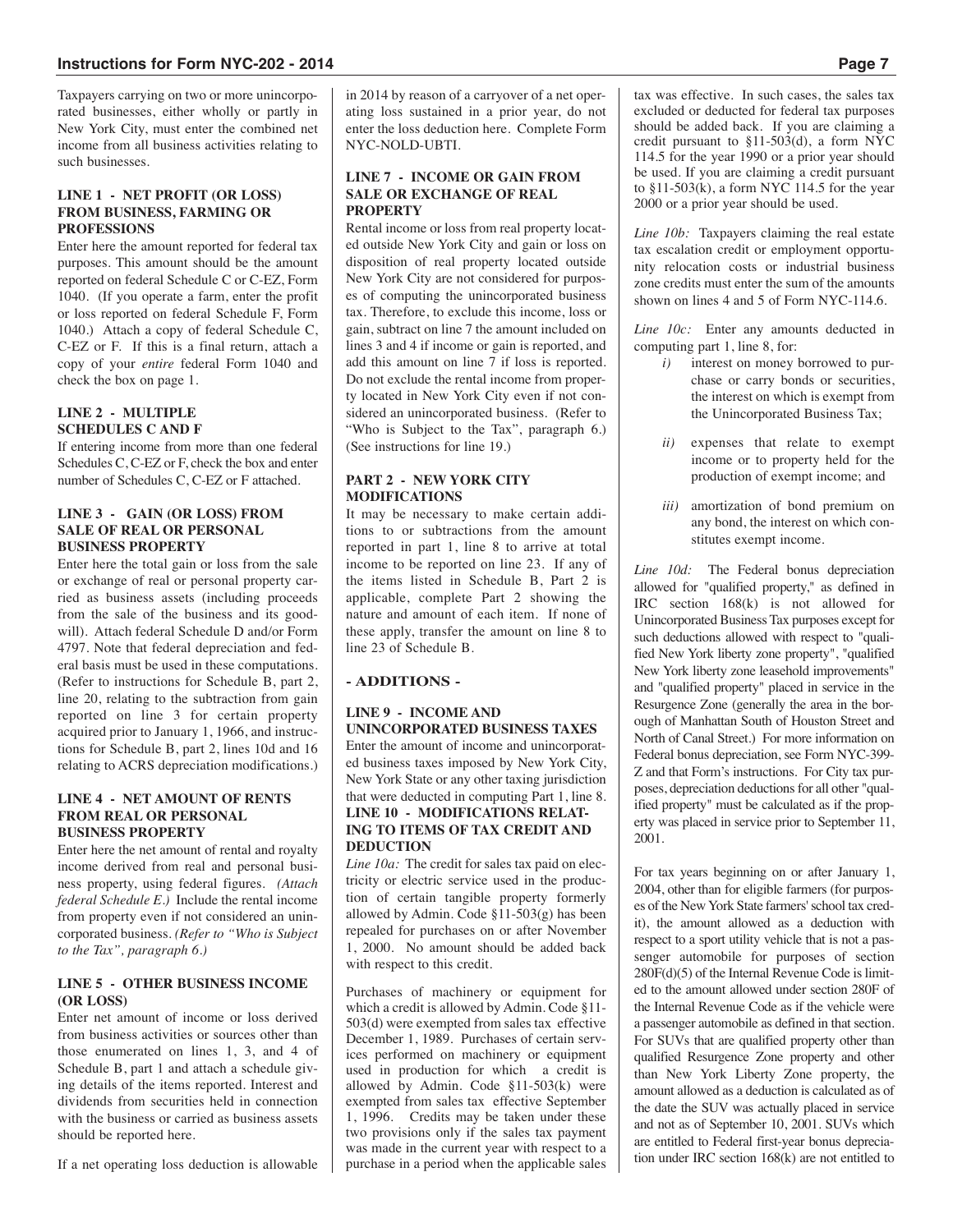bonus depreciation for New York City purposes except for SUVs that are "qualified Resurgence Zone property." On the disposition of an SUV subject to the limitation, the amount of any gain or loss included in income must be adjusted to reflect the limited deductions allowed for City purposes under this provision. Enter on Schedule B, lines 10(d) and 16 the appropriate adjustments from form NYC- 399Z. See, Finance Memorandum 14-1, "Application of IRC 280F Limits to Sport Utility Vehicles" for more information.

The federal depreciation deduction computed under the Accelerated Cost Recovery System (ACRS) or the Modified Accelerated Cost Recovery System (MACRS) (IRC Section 168) is not allowed for property placed in service in New York State in taxable years beginning before January 1, 1985 (except recovery property subject to the provisions of IRC Section 280-F).

ACRS and MACRS may not be allowed for property placed in service outside of New York State in taxable years beginning after 1984 and before January 1, 1994 (except property subject to the provisions of IRC Section 280-F). For additional information regarding depreciation deductions for property placed in service outside New York after 1984 and before 1994, see Finance Memorandum 99-4 "Depreciation for Property Placed in Service Outside New York After 1984 and Before 1994".

In place of the federal depreciation deduction, a depreciation deduction using pre-ACRS or MACRS rules (IRC Section 167) is allowed. Enter on line 10d the ACRS depreciation deduction used in computing part 1, line 8. *(Refer to instructions for line 16.) (Attach Form NYC-399 and/or NYC-399Z.)*

*Line 10e:* Add back losses, interest, depreciation and any other expenses deducted for federal income tax purposes directly or indirectly attributable to the holding, leasing or managing of real property (including any business conducted at the property as an incidental service to tenants) or to the income or gain therefrom, if such holding, leasing or managing of property is exempt from Unincorporated Business Tax under NYC Administrative Code Section 11-502(d) in taxable years beginning on or after July 1, 1994 or January 1, 1996, in the case of parking services rendered to tenants at a garage open to the public. *(Refer to "Who is Subject to the Tax", paragraph 6.) Enter on line 10e expense deductions and losses reflected in Part 1, line 8 attributable to exempt real estate activities.*

## **LINE 11 - OTHER ADDITIONS**

Describe in a separate schedule the nature and amount of any additions, such as:

- 1) interest income on state and local bonds held in connection with the business (other than on bonds of New York State and its political subdivisions)
- 2) interest or dividend income on bonds or securities, held in connection with the business, of any United States authority, commission or instrumentality that the laws of the United States exempt from federal income tax but not from state or local income taxes
- 3) any amount deducted in computing part 1, line 8, for salaries, wages, withdrawals or interest paid to the proprietor of the unincorporated business
- 4) Add back royalty and interest payments made to related members as required by Ad. Code section 11-506(e). (See Royalty Payments to Related Members, page 3)
- 5) any other additions required by Sections 11-506, 11-507 and 11-509 of the NYC Administrative Code. *(Attach any appropriate schedules.)*

## **- SUBTRACTIONS -**

#### **LINE 13 - INCOME AND UNINCORPORATED BUSINESS TAX REFUNDS**

Enter any refund or credit for overpayment of any income tax to the extent included in computing part 1, line 8.

#### **LINE 14 - SALES AND USE TAX REFUNDS OR CREDITS**

This item relates to the unincorporated business tax credit for sales and compensating use taxes paid on certain machinery, equipment and services. If the taxpayer received a refund or credit in 2014 of any sales or compensating use tax for which it claimed an unincorporated business tax credit in a prior tax period, the amount of the refund or credit must be added to the Unincorporated Business Tax on line 18 of Schedule A, and entered at Schedule B, part 2, line 14, as a subtraction modification.

There is no addback for current refunds of sales tax paid on purchases or use of electricity or electric service used in the production of certain tangible property for which the taxpayer took a credit in a prior period under Adm. Code §11-503(g).

## **LINE 15 - FEDERAL EMPLOYMENT CREDIT**

Enter the portion of wages and salaries paid or incurred for the taxable year for which a deduction is not allowed pursuant to the provisions of Section 280C of the Internal Revenue Code. *(Attach federal Form 5884.)*

## **LINE 16 - DEPRECIATION ADJUSTMENT**

In place of the disallowed ACRS deduction for certain property, line 10d, a depreciation deduction computed by any method permitted under IRC Section 167 as in effect on December 31, 1980, will be allowed. Enter on line 16 the ACRS adjustment from Form NYC-399, Schedule C, line 8, column B. *(Attach Form NYC-399.) See instructions for line 10d and for Form NYC-399, see also Finance Memorandum 99-4 "Depreciation for Property Placed in Service Outside New York After 1984 and Before 1994."*

If a taxpayer took the additional depreciation deduction on its federal return with respect to "qualified property" OTHER THAN "qualified Resurgence Zone property", "qualified New York Liberty Zone property" and "qualified New York Liberty Zone leasehold improvements or SUVs for which an add-back was required under the instructions to Line 10(d) of this schedule, use NYC 399Z to calculate the amount of the deduction that may be deducted for City purposes. The amount appearing in column B of line 8 on Form NYC 399Z should be included on this line. See "Highlights of Recent Tax Law Changes" and Finance Memorandum 14-1, "Application of IRC 280F Limits to Sport Utility Vehicles", for more information.

## **LINE 17 - EXEMPT INCOME**

Attach a schedule showing the nature and amount of exempt income, such as:

- 1) interest income on United States obligations included in computing part 1, line 8
- 2) interest or dividend income on bonds or securities of any United States authority, commission or instrumentality included in computing part 1, line 8, but exempt from state or local income taxes under United States law
- 3) interest or dividend income on bonds or securities to the extent exempt from income tax under New York laws authorizing the issuance of such bonds or securities, but included in computing part 1, line 8.

#### **LINE 18 - DIVIDENDS**

Enter 50% of dividends other than dividends from stocks not meeting the holding period requirement set forth in IRC Section 246(c).

#### **LINE 19 - REAL ESTATE SUBTRACTIONS**

Subtract income or gain includible in gross income for federal income tax purposes from the holding, leasing or managing of real property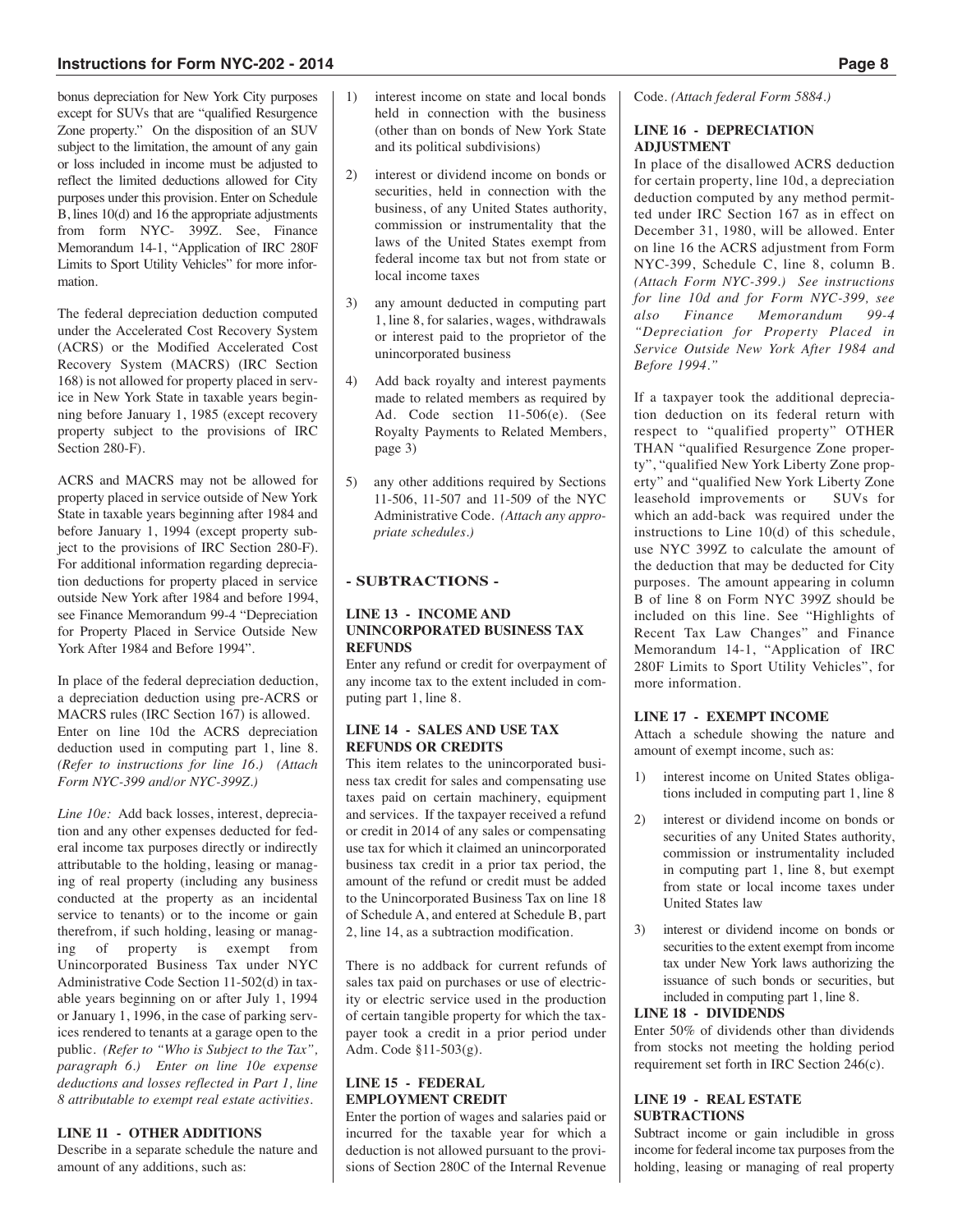(including any business conducted at the property as an incidental service to tenants) if such holding, leasing or managing of property is not subject to Unincorporated Business Tax under NYC Administrative Code Section 11-502(d) in taxable years beginning on or after July 1, 1994 or January 1, 1996, in the case of parking services rendered to tenants at a garage open to the public. *(Refer to "Who is Subject to the Tax", paragraph 6.)* Enter on line 19 the amount of income and gain reflected in Part 1, line 8, attributable to exempt real estate activities.

#### **LINE 20 - OTHER SUBTRACTIONS**

Describe in a separate schedule the nature and amount of any subtractions, such as:

- 1) the portion of gain included in computing part 1, line 8, from the sale or other disposition of property acquired before January 1, 1966, except:
	- a) stock in trade of the taxpayer or other property of a kind that would be properly included in his inventory if on hand at the close of the taxable year, or property held by the taxpayer primarily for sale to customers in the ordinary course of his trade or business; and
	- b) accounts or notes receivable acquired in the ordinary course of his/her trade or business for services rendered or from the sale of property described in a) to the extent of the difference between:
		- *i)* the amount of gain reported at part 1, line 3, for each property; and
		- *ii)* the amount of gain that would be reported on line 3 for each property if the adjusted basis of the property on the date of sale or other disposition had been either:
			- A) its fair market value on January 1, 1966, plus or minus all federal adjustments to basis for the period after December 31, 1965; or
			- B) the amount realized from its sale or other disposition, whichever is lower.

If the gain reported is from a sale of property before January 1, 1966, and reported on the installment method, the fair market value of the property on the date of sale must be substituted for its fair market value on January 1, 1966. The total adjustment may not exceed the taxpayer's net gain from the sale or other disposition of all the property.

- 2) interest on money borrowed to purchase or carry bonds or securities, the interest on which is subject to the Unincorporated Business Tax but exempt from federal income tax; ordinary and necessary expenses paid or incurred during the taxable year in connection with such income or property held for the production of such income; and amortization of bond premium for the taxable year on any bond, the interest from which is subject to the Unincorporated Business Tax but exempt from federal income tax, to the extent these items were not deducted in computing part 1, line 8.
- 3) any other subtractions required by Sections 11-506 and 11-507 (other than charitable contributions) of the NYC Administrative Code. *(Attach any appropriate schedules.)*

Do not include on line 20 any net operating loss carryover. Any unincorporated business net operating loss deduction allowable in 2014 by reason of a carryover of a net operating loss sustained by the unincorporated business in prior years should be reported in Form NYC-NOLD-UBTI and on Schedule A.

#### **SAFE HARBOR LEASES**

This applies to agreements entered into prior to January 1, 1984. The NYC Administrative Code was amended to nullify the effects of federal "Safe Harbor Leases" upon New York City unincorporated business taxable income. *(Refer to Sections 11-506 and 11-507 of the NYC Administrative Code for details.)*

#### **LINE 24 - CHARITABLE CONTRIBUTIONS**

Deductions are allowed for charitable contributions made by the unincorporated business, as a tax entity separate and distinct from its owners or proprietors, to the extent they would be deductible by a corporation for federal income tax purposes, but not in excess of 5% of line 23. In general, contributions deductible by a corporation are the same as those for individuals, except that:

- 1) contributions to fraternal societies, orders and associations operating under the lodge system are not deductible; and
- 2) contributions to a trust, chest, fund or foundation are deductible only if they are to be used within the United States or its possessions.

## **LINE 26 - INVESTMENT INCOME**

Investment income includes: 50% of dividends from stocks held for investment; interest from investment capital; net capital gain or loss from sales or exchanges of securities held for investment; and income from cash if an election is made to treat cash as investment capital on line 3 of Schedule D. Do not include any capital loss that could not be used in computing federal taxable income.

In computing investment income, subtract the amount of deductions allowable in computing entire net income which are directly or indirectly attributable to investment capital or investment income.

#### **LINE 26a - DIVIDENDS FROM STOCKS HELD FOR INVESTMENT**

Enter dividends not excluded on line 18. This includes 50% of dividends from corporations for which an exclusion was allowed on line 18 of this schedule, and 100% of dividends from stock not meeting the holding period requirement set forth in Section 246(c) of the IRC.

#### **LINE 26d - INCOME FROM CASH**

Enter income from cash on Schedule B, line 26d only if you have elected to treat cash as investment capital and have entered the amount thereof on Schedule D, line 3.

#### **LINE 26f - DEDUCTIONS ATTRIBUTABLE TO INVESTMENT INCOME**

For more information, see Statement of Audit Procedure GCT-2008-04, Noninterest Expense Attribution, April 9, 2008 and Statement of Audit Procedure PP-2008-12, GCT & UBT Treatment of Repurchase Agreements and<br>Securities Lending and Borrowing Securities Lending and Borrowing Transactions for Financial Services Firms Regularly Engaged in Such Activities, March 31, 2008, available on the Department's website at nyc.gov/finance.

#### **SCHEDULE C** *Business Allocation*

An allocation of business income is permitted for purposes of the Unincorporated Business Tax if you carry on business both inside and outside New York City. For tax years beginning on or after January 1, 2012, all taxpayers must allocate unincorporated business taxable income using formula allocation. See sections 11-508(b) and (c) of the Administrative Code. Tax year 2011 was the last taxable year in which eligible taxpayers who made the onetime election to continue using books and records allocation for tax year 2005 were permitted to use that method of allocation.

## **ALLOCATION BY FORMULA**

Income from business carried on both inside and outside New York City must be determined in accordance with the statutory formula or an alternative method approved by the Department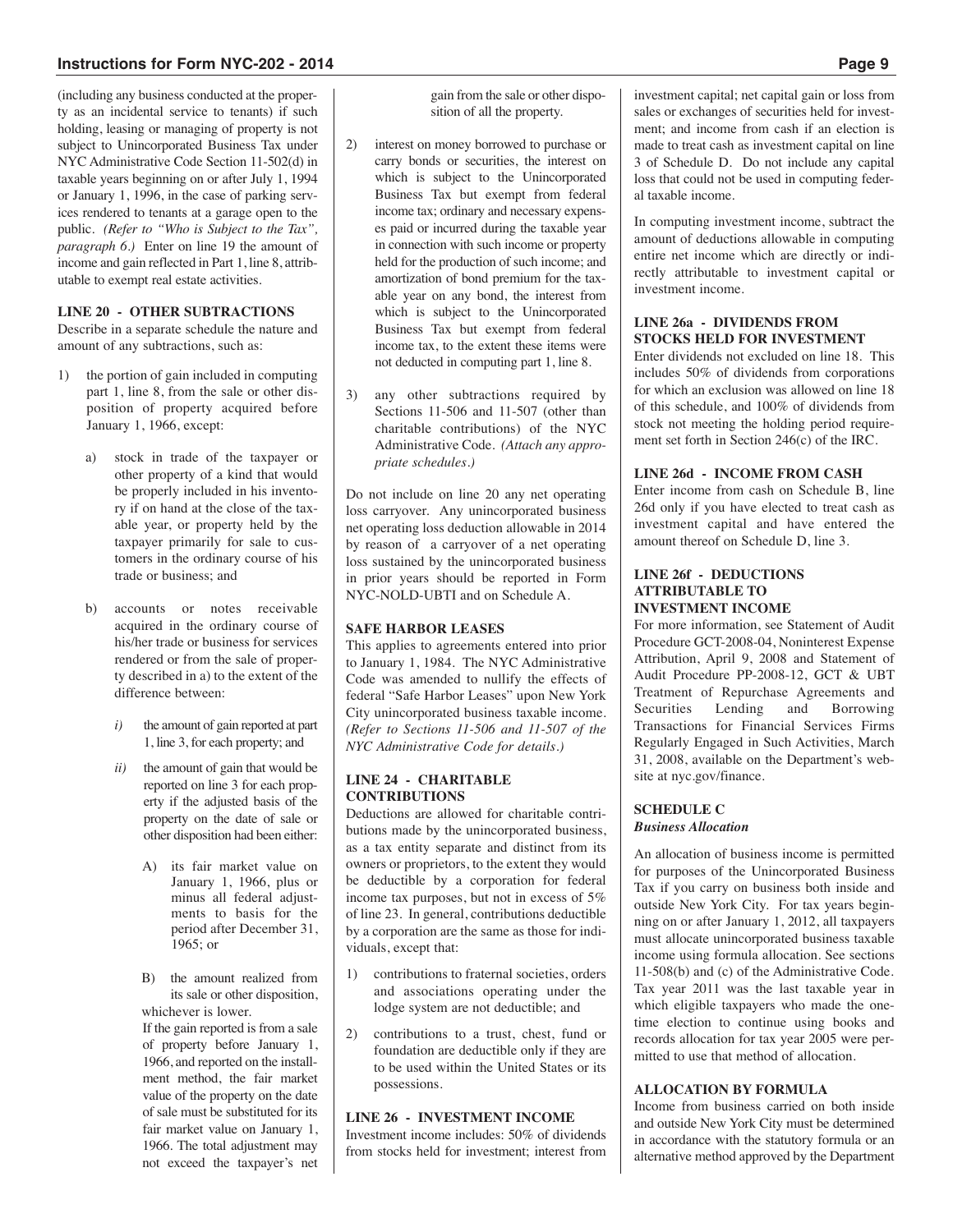of Finance. Schedule C, parts 1, 2 and 3 must be completed for this purpose in accordance with the following specific instructions.

An unincorporated business that derives more than 10% of its gross receipts for the taxable year from publishing newspapers or periodicals or radio or television broadcasting must allocate all its income using the statutory formula unless the Department of Finance requires an alternative method to be used in order to fairly and equitably reflect the taxpayer's business income in the City.

#### **ALTERNATIVE ALLOCATION METHOD**

In order to request a discretionary adjustment to the statutory method of allocation, a written request, separate and apart from filing this return, must be submitted.For details on howtomake such a request, go to http://www.nyc.gov/html/dof/html/business/business\_tax\_filing.shtml.

If consent to use a different allocation method has not been obtained at the time of the filing of the return, you must use the formula basis set out in Schedule C, and pay the tax in accordance therewith. If the Department consents to your proposed alternative allocation method and it results in a lower tax liability than the formula basis set out in Schedule C, you may be entitled to claim a refund of the excess amount you have paid.

Security and commodity brokers should refer to 19 RCNY Section 28-07(h) for special rules for allocating commissions, manager fees, primary spreads, and selling concessions.

## **SCHEDULE C, PARTS 1 AND 2**

Enter the information requested in parts 1 and 2, all columns. Indicate in the "rent" column whether you own or rent the premises listed. Enter the amount of rent paid, if any. *(Attach rider if necessary.)*

## **WEIGHTED FACTOR ALLOCATION**

The business allocation percentage is generally computed by means of a three factor formula as follows:

- The property factor (line 1)
- The payroll factor (line 2)
- The gross income factor (line 3)

Each factor is computed by dividing the amount in Column A (New York City amount) by the amount in Column B (total amount) and entering the result in Column C. This fraction should be expressed as a percentage with four decimal places. For taxable years beginning in 2014, taxpayers must weight the three factors as follows: 13.5% for property; 13.5% for wages; and 73% for gross income.

After the business allocation percentage is computed, multiply Schedule A, line 4 by the business allocation percentage to determine the amount allocated to New York City. Enter the result on Schedule A, line 5.

The three factors are described below in the instructions for lines 1a, 1b, 1c, 1d, 2a and 2b, 3a and 3b. Complete lines 1a, 1b, 1c, and 1d of Schedule C, part 3, to determine the average value of real and tangible personal property of the business.

## **LINE 1a - REAL PROPERTY OWNED**

Enter in column A the average value of real property located within New York City. Enter in column B the average value of real property connected with the business both inside and outside New York City. For this purpose, property connected with the business does not include property from which the taxpayer *solely* receives rental income not considered income from an unincorporated business. See "Who is subject to the Tax," paragraph 6. The average value of the property is determined by adding:

- 1) its value at the beginning of the taxable year, and
- 2) its value at the end of the taxable year, and dividing by two.

## **LINE 1b - REAL PROPERTY RENTED FROM OTHERS**

The value of real property rented to the business and to be included in line 1b is generally **eight** times the gross rent payable during the taxable year for which the return is filed. Gross rent includes:

- any amount payable for the use or possession of real property, or any part thereof, whether designated as a fixed sum of money or as a percentage of sales, profits or otherwise; and
- 2) any amount payable as additional rent or in lieu of rent, such as interest, taxes, insurance, repairs or any other amount required to be paid by the terms of a lease or other agreement; and
- 3) that proportion of the cost of any improvement to real property made by or on behalf of the business which reverts to the owner or lessor upon termination of a lease or other agreement.

If a building is erected on land leased by or on behalf of the business, the value of the building is determined in the same manner as if it were owned by the business. The value of the underlying land is determined by multiplying the gross annual ground rent by eight. Enter the value of rented real property located within New York City in column A and the value of all rented real property in column B.

## **LINE 1c - TANGIBLE PERSONAL PROPERTY OWNED** Enter in column A the average value of tangible

personal property located within New York City. Enter in column B the average value of all tangible personal property connected with the business both inside and outside New York City.

The average value of the property is determined by adding:

- 1) its value at the beginning of the taxable year, and
- 2) its value at the end of the taxable year, and dividing by two.

## **LINE 1d – TANGIBLE PERSONAL PROPERTY RENTED FROM OTHERS**

For tax years beginning on or after January 1, 2005, rented tangible personal property must be included in the property factor. The value of the rented tangible personal property to be included in line 1d is eight times the gross rent payable for the tangible personal property during the tax year.

## **LINES 2a and 2b - WAGES, SALARIES AND OTHER PERSONAL SERVICE COMPENSATION**

The amounts to be entered on lines 2a and 2b include wages, salaries, and other personal service compensation paid only to employees of the unincorporated business. Do not include payments to independent contractors or independent sales agents. The portion that represents the amount paid in connection with operations carried on in New York City should be entered on line 2a in column A. The total compensation paid to employees during the taxable year in connection with unincorporated business operations carried on both inside and outside NewYork City should be entered in column B.

If an employee works in or travels out of an office or other location within New York City, the compensation paid to that employee for services is part of operations carried on within New York City and must be included in New York City amounts. For additional information, please see 19 RCNY Section 28-07(d)(1)(ii).

## **LINES 3a and 3b - GROSS SALES OFMER-CHANDISE OR CHARGES FOR SERVICES RENDERED DURING THEYEAR**

Except as provided below, the amount to be entered on line 3a in column A is the portion of the total gross sales or charges that represents services performed by or through an agency in New York City. This includes services performed by employees, agents, agencies or independent contractors situated at, connected with, or sent out from, offices of the unincorporated business (or its agencies) located in New York City. located in New York City. Notwithstanding the foregoing, for tax years beginning on and after July 1, 2005, the source of income from services will be determined by the place where the services were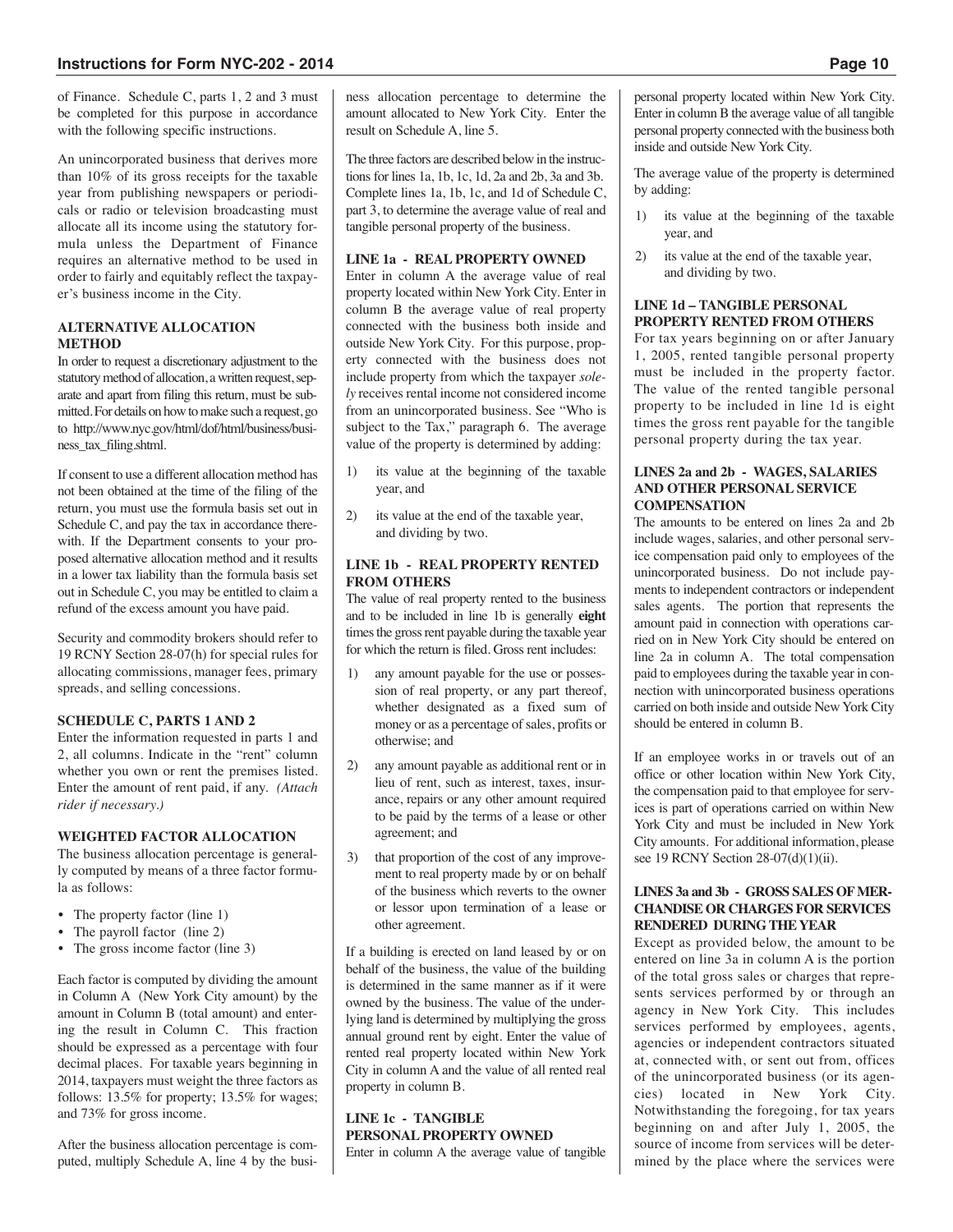performed (the "place-of-performance method"), instead of the office out of which the services were performed, according to the following phase-in schedule: Taxpayers having gross receipts of less than \$100,000 for the first tax year starting on or after July 1, 2005 and before July 1, 2006 must use the place-of-performance method starting in that year. Taxpayers having gross receipts of less than \$300,000 for the first tax year starting on or after July 1, 2006 and before July 1, 2007, must use the place-of-performance method starting in that year. All other taxpayers must use the place-of-performance method starting with the first tax year beginning on or after July 1, 2007.

For taxable years beginning after June 30, 1996, the amount to be entered on line 3a in column A with respect to sales of tangible personal property is the portion of the total gross sales of tangible personal property that represents sales where shipment is made to a point within New York City.

Taxpayers engaged in publishing newspapers or periodicals must allocate receipts from advertising in such publications based on the circulation of the publication in the City compared to the total circulation. Taxpayers engaged in radio or television broadcasting, whether by cable or other means, must allocate receipts from broadcasting programs or commercial messages based upon the location of the audience for the broadcasts in the City compared to the total audience. Taxpayers engaged in publishing newspapers or periodicals or in radio or television broadcasting must allocate receipts from subscriptions to such newspapers, periodicals and broadcast programs based on the location of the subscriber.

Receipts from management, administration or distribution services provided to a regulated investment company (RIC) must be allocated based upon the percentage of the RIC's shareholders domiciled in New York City. (Attach Rider showing computation.) See Admin. Code §11-508(e-2).

#### **SOURCING OF RECEIPTS OF REGIS-TERED SECURITIES OR COMMODI-TIES BROKERS OR DEALERS.**

For taxable years beginning after 2008, new rules are applicable in determining the sourcing of the receipts of taxpayers which are registered securities or commodities brokers or dealers. See Chapter 201 of the Laws of 2009.

**Receipts earned by registered securities or commodities broker or dealer** - The rules below apply for determining whether a receipt is deemed to arise from services performed in New York City by a registered securities or commodities broker or dealer, for purposes of computing

the gross income factor of the BAP (Administrative Code section 11-508(e-3)).

*A registered securities or commodities broker or dealer* is a broker or dealer who is registered by the Securities and Exchange Commission (SEC) or the Commodities Futures Trading Commission and includes over-the-counter (OTC) derivatives dealers as defined under regulations of the SEC (17 CFR 240.3b-12). The terms *securities and commodities* have the same meanings as the meanings in IRC sections 475(c)(2) and 475(e)(2).

- **Brokerage commissions** Brokerage commissions earned from the execution of securities or commodities purchase or sales orders for the accounts of customers are deemed to arise from a service performed in New York City if the customer who is responsible for paying the commissions is located in New York City.
- **Margin interest -** Margin interest earned on brokerage accounts is deemed to arise from a service performed in New York City if the customer who is responsible for paying the margin interest is located in New York City.
- **Account maintenance fees-** Account maintenance fees are deemed to arise from a service performed in New York City if the customer who is responsible for paying the account maintenance fees is located in New York City.
- **Income from principal transactions -** Gross income from principal transactions (that is, transactions in which the registered broker or dealer is acting as principal for its own account, rather than as an agent for the customer) are deemed to arise from a service performed in New York City if the production credits for these transactions are awarded to a New York City branch, office, or employee of the taxpayer.

Registered broker dealers may elect to source the gross income from principal transactions based on the location of the customer to the principal transaction. If the election is made, gross income from principal transactions is deemed to arise from a service performed in New York City to the extent that the gross proceeds from the transactions are generated from sales of securities or commodities to customers within the city based upon the mailing addresses of those customers in the records of the taxpayer. For additional information, see section 11-503(e-3)(1)(C) as added by section 108 of Chapter 201 of the Laws of 2009.

● **Fees from advisory services for the underwriting of securities -** Fees earned from advisory services for a customer in connection with the underwriting of securities (where the customer is the entity contemplating the issuance of the securities or is issuing securities) or for the management of an underwriting of securities are deemed to arise from a service performed in New York City if the customer responsible for paying the fee is located in New York City.

- **Receipts from the primary spread for the underwriting of securities -** Receipts from the primary spread or selling concession from underwritten securities are deemed to arise from a service performed in New York City if production credits are awarded to a branch, office, or employee of the taxpayer in New York City as a result of the sale of underwritten securities.
- **Interest earned on loans to affiliates -** Interest earned on loans and advances made by a taxpayer to an affiliate are deemed to arise from a service performed in New York City if the principal place of business of the affiliate who is responsible for the payment of interest is located in New York City. An entity shall be considered an affiliate with the taxpayer for this purpose if the entity and the taxpayer have an eighty percent or more common direct or indirect, actual or beneficial ownership.
- **Fees for management or advisory services -** Fees earned from management or advisory services, including fees from advisory services for activities relating to mergers or acquisition activities, are deemed to arise from a service performed in New York City if the customer responsible for paying these fees is located in New York City.

A customer is located in New York City if the mailing address of the customer, as it appears in the broker's or dealer's records, is in New York City. For more information, see 11-503(e-3) as added by section 108 of Chapter 201 of the Laws of 2009.

## **WEIGHTED FACTOR ALLOCATION**

#### **LINE 4a**

Add the values from column C, lines 1f, 2b and 3b.

#### **LINE 4b**

Divide line 4a by 100 if no factors are missing. If a factor is missing, divide line 4a by the total of the weights of the factors present. Note that a factor is not missing merely because its numerator is zero but is missing if both its numerator and denominator are zero. Round to the nearest hundredth of a percentage point.

## **LINE 5 - BUSINESS ALLOCATION PERCENTAGE**

Enter the amount from column C, line 4b.

The following example illustrates the calculation of the business allocation percentage using weighted factors: